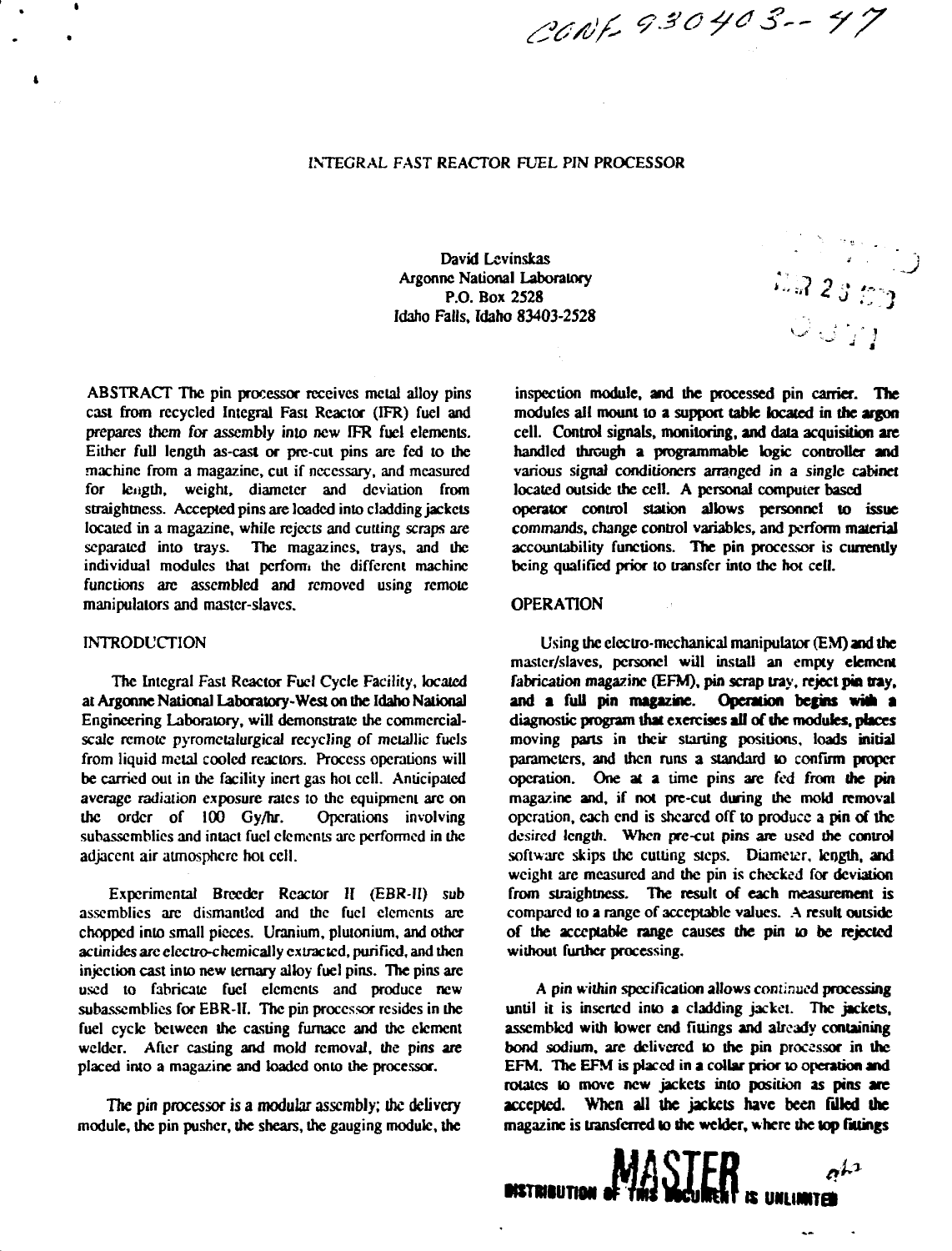# **DISCLAIMER**

 $\overline{1}$ 

**This report was prepared as an account of work sponsored by an agency of the United States Government Neither the United States Government nor any agency thereof, nor any of their employees, makes any warranty, express or implied, or assumes any legal liability or responsibility for the accuracy, completeness, or usefulness of any information, apparatus, product, or process disclosed, or represents that its use would not infringe privately owned rights. Reference herein to any specific commercial product, process, or service by trade name, trademark, manufac-.** turer, or otherwise does not necessarily constitute or imply its endorsement, recom**mendation, or favoring by the United States Government or any agency thereof. The views and opinions of authors expressed herein do not necessarily state or reflect those of the United States Government or any agency thereof.**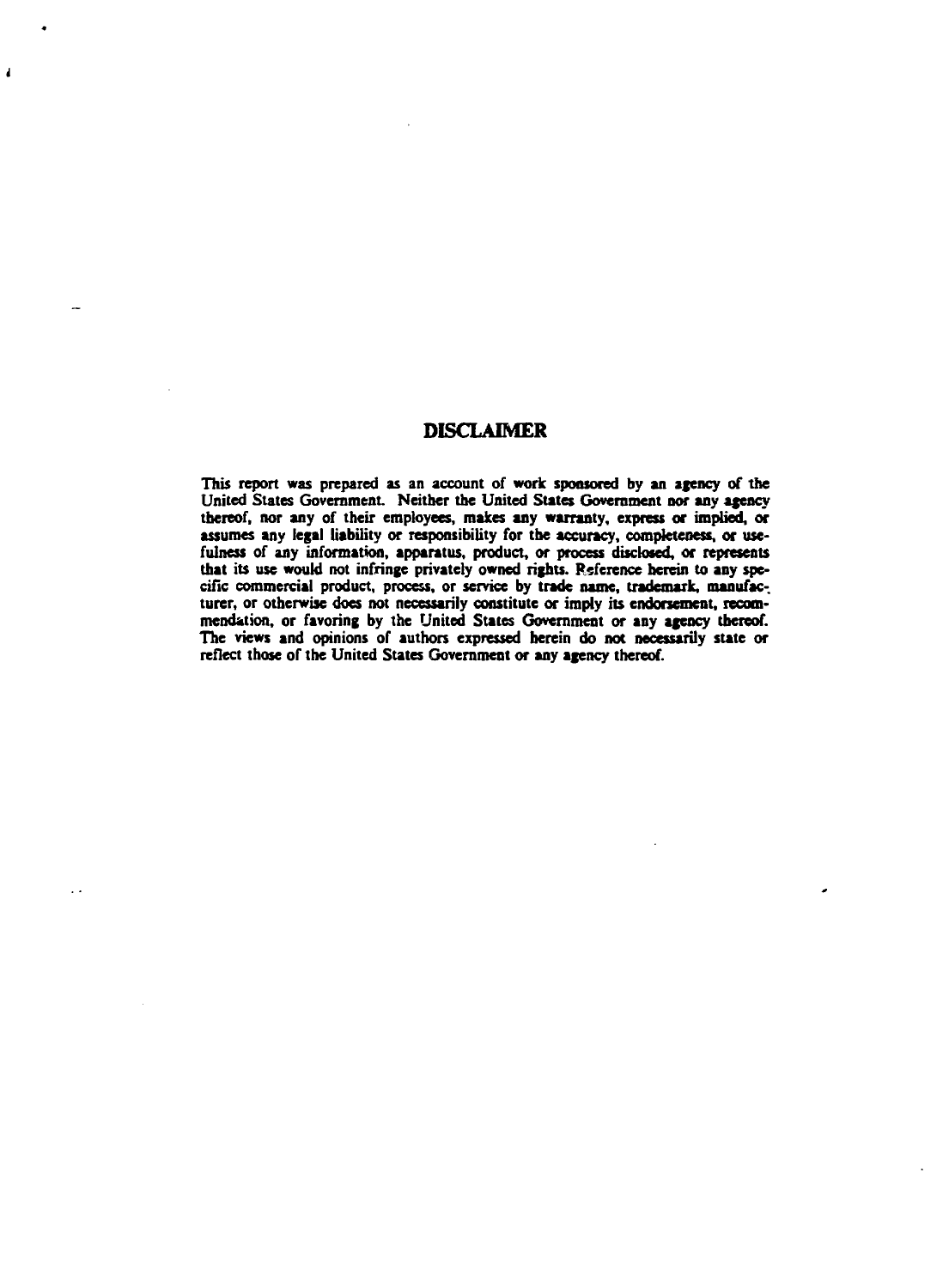**arc attached. Pins that do not meet specifications arc collected in the reject pin tray. Cut off ends are collected in the pin scrap tray.**

**Three operating modes arc provided. In "automatic", the machine processes one pin at a time and continues until cither the pin magazine is empty or the clement fabrication** magazine is full. If no pins are rejected, filling the 36 **position EFM takes about 2 hours. The "semi-automatic" mode allows portions of the operating sequence to be performed using single commands. A "manual" mode permits an operator to exercise individual parts or instruments for troubleshooting and maintenance.**

**Interlocks arc imposed through the control software and prevent operations that would damage the machine, such as firing a shear wish the pin pusher extended. Proximity switches provide signals indicating the status of trays and magazines, and help to ensure that material control and criiicality safety requirements are met. Errors, generated by timers, a motor/resolver mismatch, improper magazine status, or challenges to interlocks immediately terminate operation and produce an alarm.**

# **MODULES**

**The delivery module, shown in Figure i below, consists of the pin magazine, the linear actuator which feeds pins from the magazine, and the shuttle arms and drive that deliver the pin to the shear module. Two flat plates held apart by spacers form the main part of the pin**

**magazine, which contains up to 36 pins. A grooved drun in ihc magazine base is rotated back and forth by the stroki of a linear actuator. A pin rolls on to the shuttle arm** when the groove is uncovered and a new pin drops into the **groove as the drum rotates back into the magazine.** *A* **standard stepper motor/rcsolver drives a ball screw linea positioning table to move the shuttle arms between the pit magazine and the shear. The table and magazine bod mount to a plate which bolts to a bearing supported shaft** The entire module pivots around the shaft axis to expose **the shear module for maintenance.**

**The pin pusher moves the fuel pins through the shear the gauging module, the inspection module, and on to tlx processed pin carrier. A support rail mounts to the labk and the shear module. In turn, a bail screw and its steppa motor/resolver drive mount to the support rail. A 4.7 ran diameter rod, connected lo the bail housing at one end through a linear potentiometer and supported at Ihe other bj a guide near the shear, pushes each pin along the pin path described above. Position is referenced to a hard sior. (zero). Along the direction of pin travel distance between points is determined using the difference in rcsolvcr output at identical potentiometer readings. Positions are achieved by simply running the push rod (or the fuel pin) into a hard stop until a certain potentiometer output is sensed. Motof slip is detected by a mismatch between motor "position", measured by the number of steps ordered, and the change in resolvcr output. A typical operating speed for the pin** pusher is about 2.5 cm./sec.

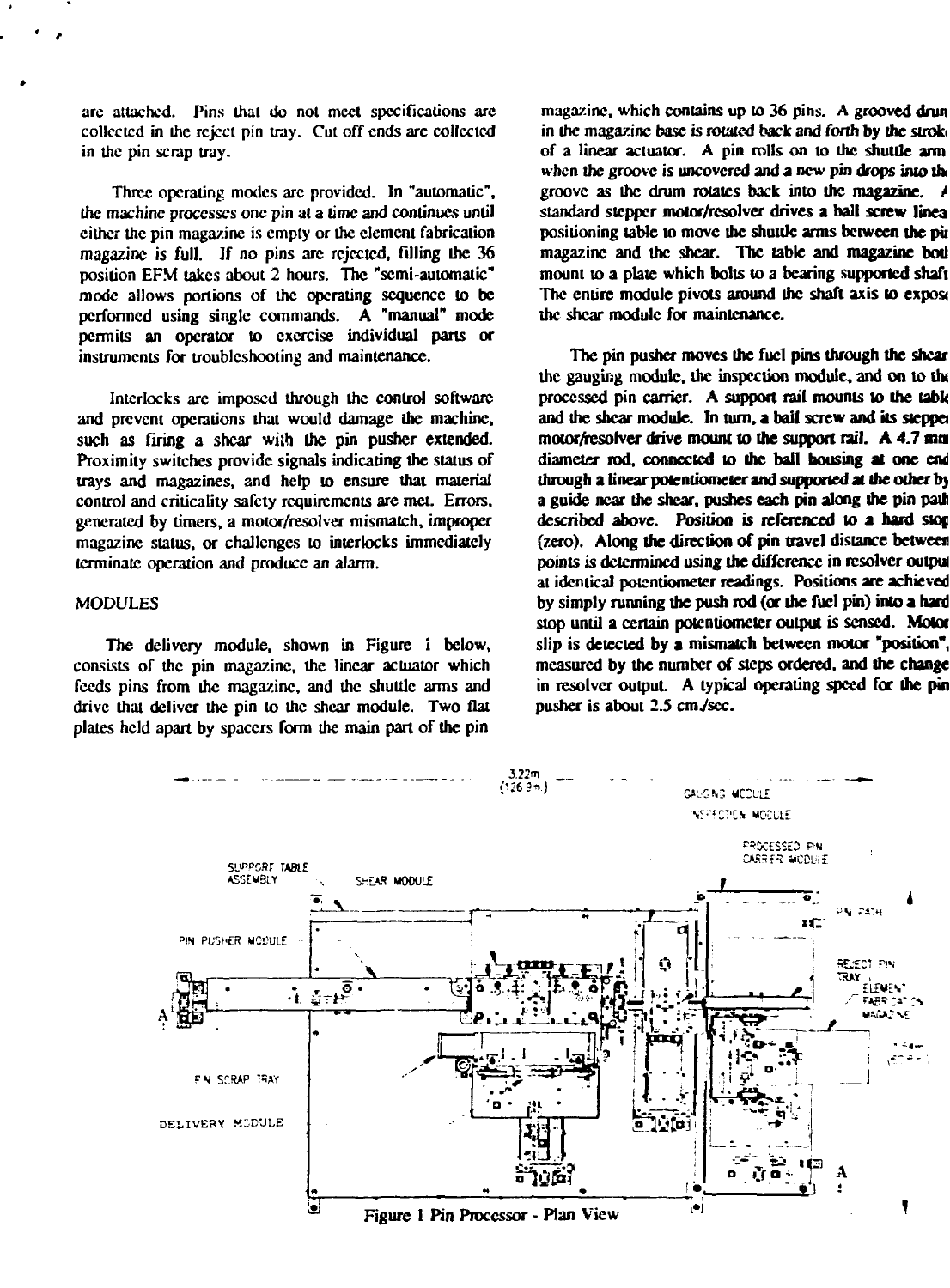A pair of solenoid driven die sets is the main assembly **of the shear module. A load sensitive gag mounts above and between the die sets, and a hinged plate, referred to as the number one stop, mounts near the right hand die. Pins arc received from the delivery module and rest in a grooved** support. The pin pusher forces each pin against the number **one slop, the gag holds the pin in the groove, and the right shear cuts about 2.5 cm. from what will become the bottom of the fuel pin. The sequence is repeated for the left hand shear which cuts about 10 cm. from the top of the pin. The cut ends fall down ramps and collect in the pin scrap tray. The cut pin is again forced into the number one stop to obtain the first position for the length measurement. Finally, the gag and number one stop are raised to allow the pin to** *be* **pushed through the diameter gauging module and up against the number two stop. The pin length is then calculated as the distance traveled between the two stops.**

**Diameter measurements are made using a pair of contacting gauge probes located on the pin path immediately after the number one stop. As it moves along the pin path each pin is guided by rollers attached to the ends of the probes. Deflection of the probes by the pin generates the signals used to produce the diameter measurement. At a pin speed of about 2.5 ceniimelers per second the system is able to deliver about four readings each centimeter.**

**The inspection module contains a digital balance, a siraightness gauge, and ihc shuttle necessary to move pins between the two. The shuttle consists of a pair of arms attached to a ball screw with a standard stepper motor/rcsolvcr drive assembly. As pins leave ihe diameter gauge they approach the number two slop through two grooved blocks, which can be seen in Figure 2 below. The blocks are arranged such that bent pins will hang up in the groove. The pin pusher stops when a prc-sct force is achieved and the length is computed. Bent pins will give a long result for this first test The upper block is raised, the pin pusher runs until the force is again reached, and a second length is calculated. A straight pin of the correct length should produce two "good" length measurements. Straight but short or long pins will fail the second test If both lengths are acceptable the scale shuttle arms move the pin out of the pin path, deposit it on the balance, and return it to the pin path.**

**The processed pin carrier supports the reject pin nay. ihe collar and drives for the EFM, and the number two stop. A linear positioning table is used to move either the EFM, the reject pin tray, or the number two stop into line** with the end of the pin path. The EFM is installed in and **removed from its collar while oriented vertically and is fixed into position on locating pins. A linear actuator tilts the collar to the horizontal operating position. The EFM**



**Figure 2 Pin Processor - Section Through Pin Path**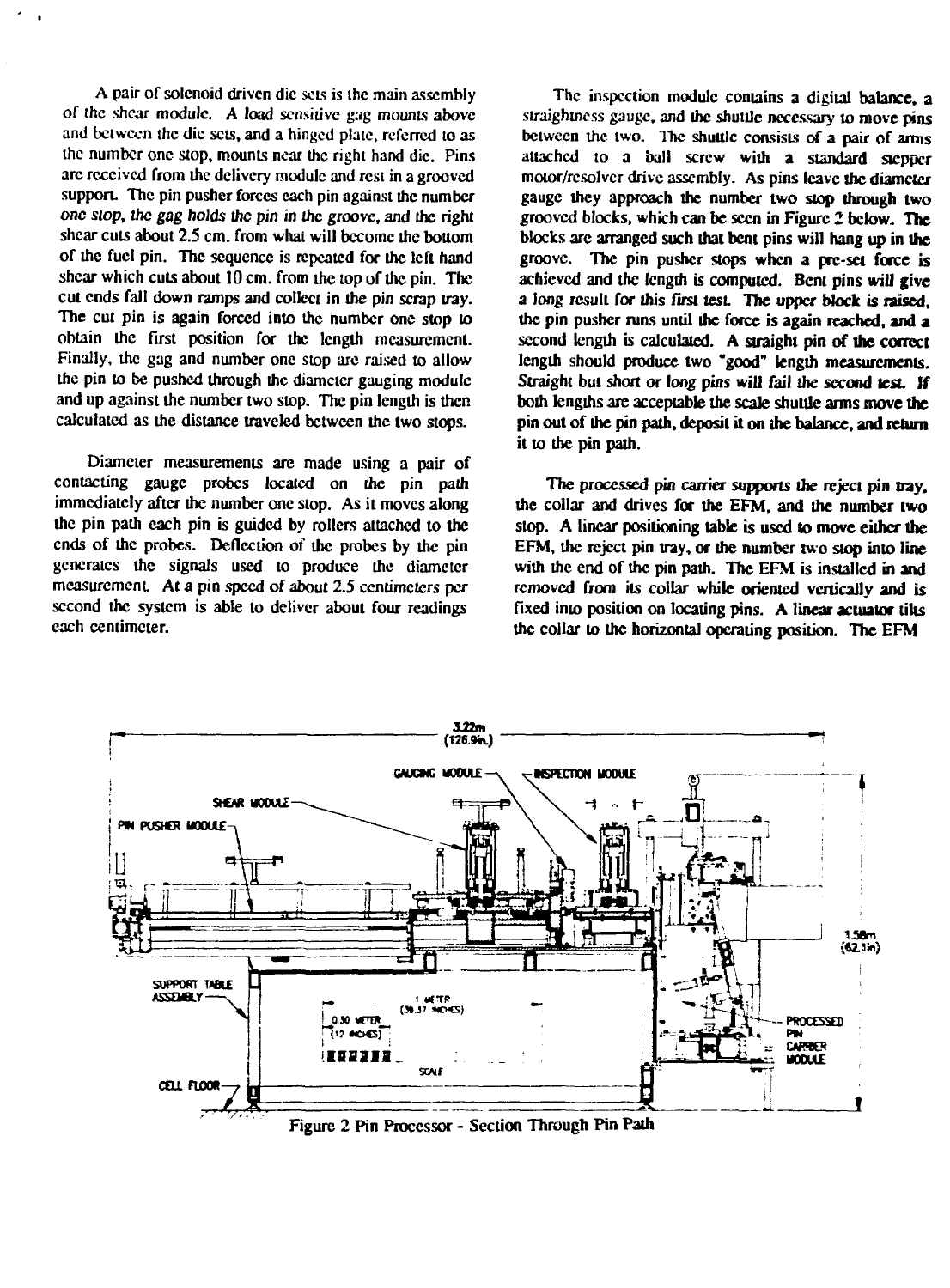**1'i rotated by a motor/resolver driven gear that U supported in the outer ileeve of the collar by a bearing. The reject pin tray it used to collect pins that fail the Intpcction** criteria. The number two stop is used as the second **reference point for the pin length measurement.**

## **REMOTE HANDLING FEATURES**

Each module is remotely removable. An electro**mechanical manipulator (EM) handle ia built in or can be** attached to each module with a few simple operations. All **modules (except the support table) weigh leu than the 340 Kg. limit of the EM. Smaller parts have handles designed to be gripped using the Master Slaves. Guide pins position the module to insure their correct location at asiembly. Captive bolts secure the modules to the table and are used to simplify Installation. Electrical connections are made using standard keyed amphenoi connectors with their locking rings removed.**

**High maintenance items have additional features to facilitate remote operation. All motors and actuators can be accessed using the master-slaves. Three of the four ball** screw drives use motors and resolvers standardized for all **cell process equipment and the drive mounts for incse three are interchangeable. The delivery module mounts to a bearing supported shaft, allowing the entire part to pivot and provide access to the shoes for replacement of tho cutting blades. The gags for both the shear and the atraighlness gauge use identical mounting towers and stepper motor driven linear actuators. The mounting towers can be removed without disturbing the rest of the module. Similarly, the scale can be removed from the machine without disturbing the Test of the inspection module.**

### **OPERATOR CONTROL**

**An Operator Control Station (OCS) allows personnel in the facility operating corridor to monitor the machines' status, Issue commands, change parameters, and perform material accountability tasks. The OCS ia a networked PC with touchscreen control. Resident VO drivers communicate with an Allen-Bradley Programmable Logic Controller (PLC). In turn the PLC sends and receives signals to and from the various stepper motor translators, R-D converters, and instrument electronics. Tae PLC and the other control electrical and electronic devices all mount in a single cabinet which ia located in the facility basement. Cable bundles lead from lhe cabinet and plug in to connectors on the outside of the cell. Similar wire bundles run from the machine to the connectors inside the cell.**

**Operators log on to the machine and proceed through multi-level menus to the screens needed to perform a**

**desired task. Overview screaos, like the one for the** automatic mode shown in Figure 3, indicate she status of **the main modules. From this screen an operator can initiate the automatic sequence and obtain additional information by touching the outline of a module. Figure 4 shows some of the detailed information and control functions available on the manual control screens. Commands are issued in a two step process that require! the operator to first select an action and then initiate it by using a GO button.**

### **CONCLUSION**

**The remote operating features and modular approach used in the design and construction of the pin processor will enhance its ability to perform in the IFR fuel cycle hot cell environment. The machine ii currently being qualified, which will demonstrate assembly, operation, disassembly, and corrective and preventive maintenance by remote means. Additional qualification will include demonstrations of the ability to correctly measure and accept or reject precise standards. After qualification the pin processor will be transferred into ihc hot cell and operated for the entire IFR fuel cycle demonstration.**

## **REFERENCES**

**1. JJ>. BACCA, Remote Systems and Robotics for tho** Integral Fast Reactor Program, Proceedings from the ANS **Executive Conference on Remote Operations and Robotics** in the Nuclear Industry-II, Pine Mountain, GA, April 1992.

**2. M.J. LINEBBRRY, et. al., Fuel Cvcle and Waste Management Demonstration in the IFR Proqrajn. Proceedings from the ANS/ASME Nuclear Bnergy Confercnce. San Diego, CA. pp. 57-65, August 1992.**

**The submitted manuscript has been authored by a contractor of the U.S. Government under contract No. W-3M09-ENG-38. Accordingly, the U.S. Government reams a nonexclusive, royairy-fttc license 10 publish or reproduce the published form of this contribution, or allow others to do so, for U.S. Government purposes.**